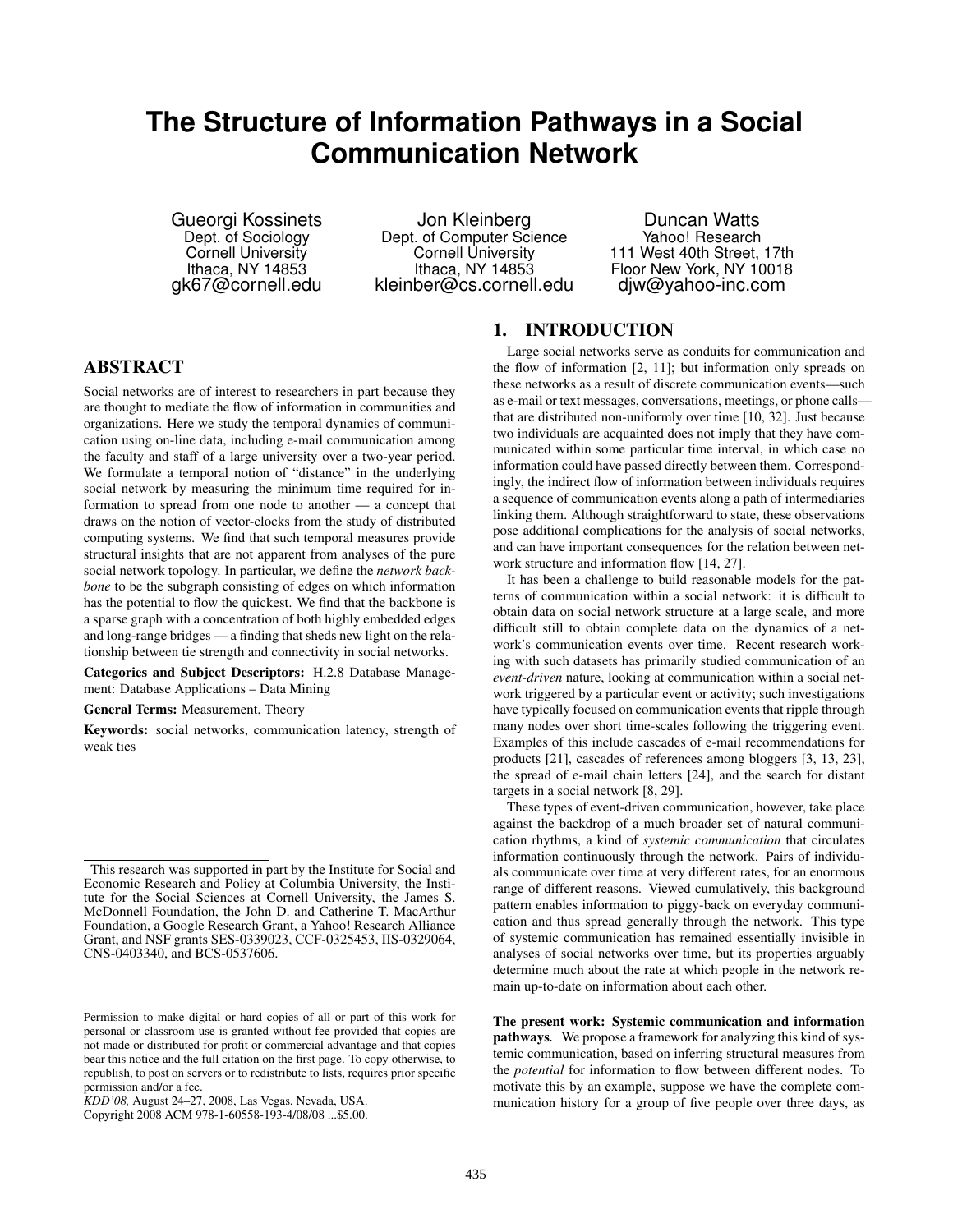

Figure 1: Node B's most recent potential information about node A comes via node C, not directly from A.

illustrated in Figure 1. (Edges are annotated with the one or more times at which directed communication took place.) For the sake of this example, let us assume that there are no communication events outside the group that are relevant to the analysis. We can now ask questions such as the following: At 5pm on Friday, what is the most recent information that node  $B$  could possibly have about node  $A$ ? Clearly B could have learned about A's state as of Wednesday at 11am, when their last direct communication took place. However, further inspection of the figure reveals that the most recent opportunity for information to flow from  $A$  to  $B$  was in fact the Friday 9am communication from  $A$  to  $C$ , which was then followed by the Friday 3pm communication from C to B.

Without knowing anything about the content of the messages, we will not necessarily know what, if anything, flowed between nodes, but this sequence of timestamps gives us a global picture of the *information pathways*, providing the full set of potential conduits for information to flow through the group of people. From this structure, we can draw several conclusions. First, still without knowing the message content, we can conclude that anything that has happened to  $A$  in the past eight hours will be unknown to  $B$ : at Friday 5pm, B is in a strong sense (at least) eight hours "out-of-date" with respect to A. Second, assuming this interval of three days is typical of the communication dynamics within this group of five people, we can infer that direct communication does not generally provide  $B$  with the strongest opportunities to learn information about  $A$ ; rather, the indirect  $A$ -C-B path has the potential to transmit information from  $A$  to  $B$  much faster than the direct link.

We argue here that these latter two issues — out-of-date information and indirect paths — are central to an understanding of the patterns of systemic communication within a social network. The notion of individuals being out-of-date with respect to each other's information is an intuitively natural one, and one finds implicit reflections of it in settings ranging from the study of physical systems to social processes and fictional narratives. The physical world, for example, is governed by principle that we are at least  $k$  years outof-date with respect to any point in space  $k$  light-years away; the notion of the *light cone* more generally characterizes the regions of space-time between which information can possibly have flowed [28]. In sociology, the premise that occasional encounters with distant acquaintances can provide important information about new opportunities helps form the basis for Granovetter's celebrated theory of the *strength of weak ties* [11]. And in yet a different direction, the idea that two individuals sometimes cannot know what has happened to one another, over short time spans, arises as a literary device; for example, in his novel *The Gift*, Vladimir Nabokov provides the following grim but memorable image to convey the idea that it took the character Yasha's family several hours to learn of his suicide:

... no sooner had he reached her than both of them heard the dull pop of the shot, while in Yasha's room life went on for a few more hours as if nothing had happened ... [26]

The role of indirect paths in social communication is also a crucial issue that has received relatively little formal attention. If we look at a social network represented simply as an unweighted graph, then any time two nodes are joined by an edge, this edge provides the most direct path between them. If we have data, however, on the times or rates at which communication actually takes place across edges, then we can discover — as in Figure 1 — that often information has the potential to flow much more rapidly via multi-step paths. In a sense, then, the  $A-C-B$  path in Figure 1 can be viewed as a "triangle-inequality violation", in that a two-step path can be faster than a one-step path. One finds intuitively natural reflections of this principle in everyday life: a manager who talks to each of two employees much more frequently than they talk to each other, or a parent who talks to each of two adult children much more frequently than they talk to each other. We will see later that the structure of communication in real social networks is in fact dominated by such violations of the triangle inequality.

The present work: Vector clocks and backbone structures*.* We now proceed to study these notions of out-of-date information and indirect paths using data for which we have complete histories of communication events over long periods of time. Our main dataset is a complete set of anonymized e-mail logs among all faculty and staff at a large university over two years [18]. We will use this university e-mail dataset as the primary focus of discussion in the present work; but at the end, we also discuss the results of our analyses on two other sources of data: the Enron e-mail corpus [16], a widely-used dataset containing of e-mail communication among executives from the (now-defunct) Enron corporation; and also, in a quite different domain, the complete set of user-talk communications among admins and high-volume editors on Wikipedia. Taken together, these datasets thus represent a range of different settings in which the patterns of systemic communication within a large group are integral to the workflow of the group. We find broadly similar patterns of results across all of them.

We analyze the issue of out-of-date information by adapting ideas from the field of distributed computing, which has also had to deal with the problem of potential information flow among different computing hosts — determining, for example, which machines might be affected if a given host is compromised at a given point in time. In particular, we use the notion of *vector clocks* introduced by Lamport and refined by Mattern to study how information spreads in distributed systems [19, 25]. (Mattern's development, among other things, draws interesting analogies with notions of simultaneity and light-cones from special relativity [25].)

Next, we formalize the notion of indirect paths by defining the *network backbone* — the subset of edges in the social network that are not bypassed by a faster alternate path. We propose several re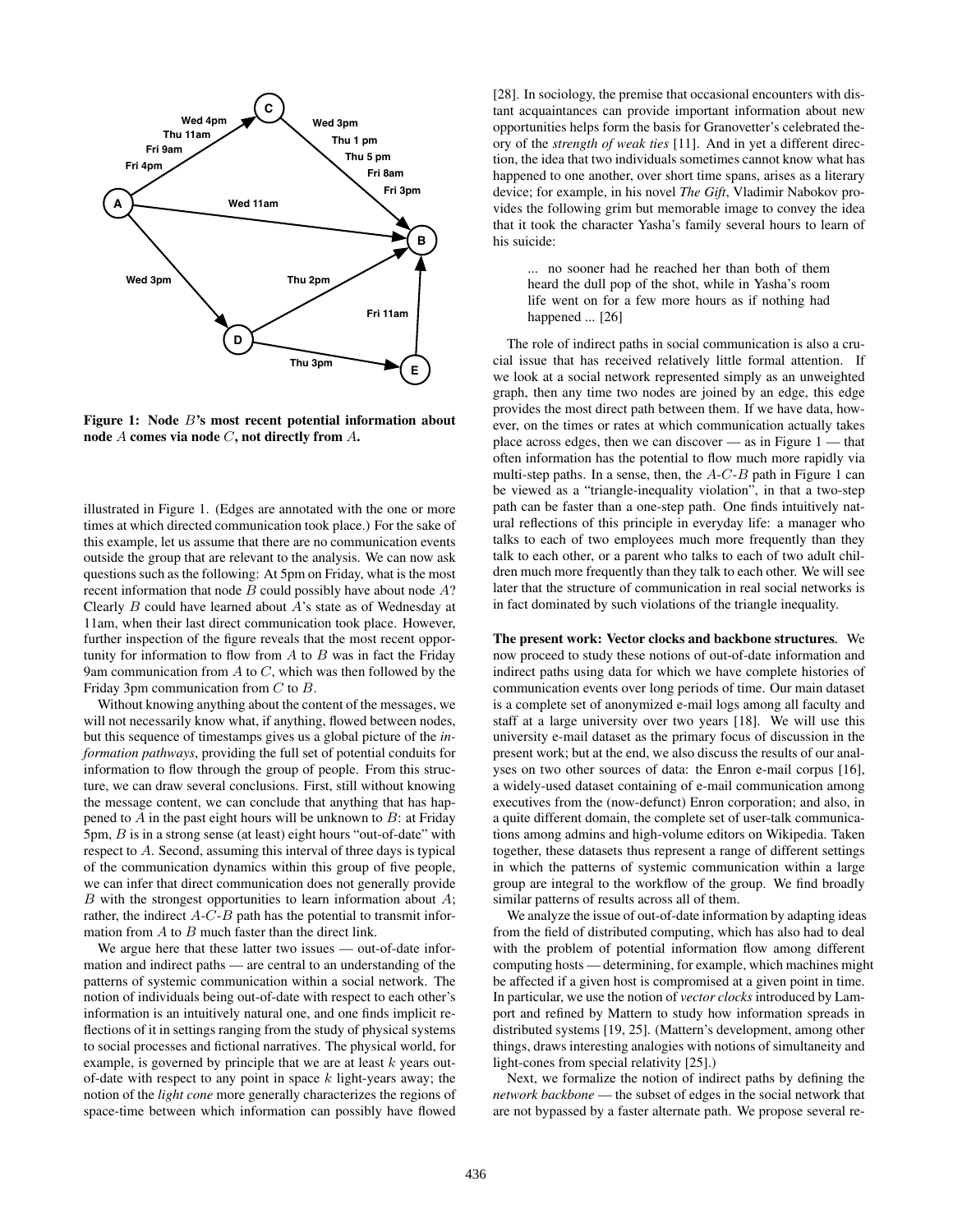lated definitions of the backbone, and for all formulations we find that the backbone is a very sparse subgraph consisting of a mixture of highly embedded edges and longer-range bridges. Finally, we consider how potential information flow would be affected if communication were sped up or slowed down on certain backbone edges, and use this to draw conclusions about the effect of local communication rates on the global circulation of information.

In the end, it is important to reiterate, we are using these notions of potential information flow to draw structural conclusions about social communication networks in their everyday operation. We do not attempt to map the actual contents of messages as they are being sent, nor are we focusing on the effects of one-time, "special" events that can generate novel communication flows. Rather, our goal is to approach a dual, and largely unstudied, issue — how everyday patterns of communication suggest certain temporal notions of distance that are distinct from the picture that an unweighted graph provides, and how these patterns cause certain sparse sets of pathways to emerge as the lines along which information has the ability to flow the quickest.

Further related work*.* The complete traces of communication within a network of people has been studied at moderate scales in recent years [1, 9], and very recently there have been analyses of very large-scale networks based on phone calls [27] and instant messaging [22]. These studies, however, have focused on structural properties of the networks different from the definitions we propose here. As noted above, a number of other recent lines of research have focused on cascading communication triggered by specific events [3, 8, 13, 21, 23, 24], but this work too addresses issues that are quite different from our focus here.

The notion of a graph annotated with the times at which the nodes communicated has been studied at a theoretical level [5, 6, 14, 15]. Holme has explored some of the theoretical definitions on network datasets [14], though in different directions from what we do here.

Finally, the sub-field of distributed computing concerned with *epidemic* or *gossip-based* algorithms has focused on designing communication patterns that spread information quickly [7]. In contrast, we focus here on systems that are not designed, but where analyses of the communication patterns over time can nonetheless provide us with insights into underlying structures in the network.

#### 2. VECTOR CLOCKS AND LATENCY

The basic structure of the data we consider is as follows. We are given a set  $V$  of people (nodes) communicating over a time interval  $[0, T]$ , and we have a complete trace of the communication events among them. Each recorded communication event consists of a triple  $(v, w, t)$ , indicating that node v sent a message to node w at time  $t$ . We also define an unweighted directed graph that simply represents the pairs who ever communicated; thus, we define the *communication skeleton*  $\mathcal G$  to be the graph on  $V$  with an edge  $(v, w)$ if  $v$  sent at least one message to  $w$  during the observation period  $[0, T]$ .

We begin by briefly reviewing the approach of Lamport, Mattern, and others in the line of distributed computing research aimed at formalizing temporal lags between nodes in a network [19, 25]. To start, we consider a node  $v$  at time  $t$  and try to determine how "upto-date" its information about another node  $u$  could be. We can quantify this by asking the following question: what is the largest  $t' < t$  for which a piece of information originating at time  $t'$  at  $u$  could be transmitted through a sequence of communications and still arrive at  $v$  by time  $t$ ? We call this largest  $t'$  the *view* that  $v$  has of u at time t, and denote it by  $\phi_{v,t}(u)$ . The amount by which v's view of u is "out-of-date" at time t is given by  $t - \phi_{v,t}(u)$ ; we will call this the *information latency* of u with respect to v at time t. For example, in Figure 1, the views that B has of A, C, D, and E at Friday 5pm are, respectively, Fri 9am, Fri 3pm, Thu 3pm, and Fri 11am; and hence the latencies are 8 hours, 2 hours, 26 hours, and 6 hours. (We will define  $\phi_{v,t}(v) = t$  for all v and t: v is always completely up-to-date with respect to itself.) Finally, we can take all the views of other nodes that  $v$  has at time  $t$  and write it as a single vector  $\phi_{v,t} = (\phi_{v,t}(u) : u \in V)$ . We refer to  $\phi_{v,t}$  as the *vector clock* of v at time  $t$  [19, 25].

There is a simple and efficient algorithm to compute the vector clocks for all nodes at all times in  $[0, T]$  by a single pass through the history of communication events  $(v, w, t)$ , ordered by increasing t [19, 25]. The algorithm proceeds by maintaining each vector clock  $\phi_v$  as a variable that is updated when v receives a communication. We initialize each vector  $\phi_v$  to have a special null symbol  $\perp$  in each coordinate (except that  $\phi_{v,0}(v)=0$ ), indicating that no node has yet heard, even indirectly, from any other. Then, in general, when we process event  $(v, w, t)$ , we update the vector clock  $\phi_w$  to be the coordinatewise maximum of the current values of  $\phi_v$  and  $\phi_w$ (treating  $\perp$  as smaller than any number); this reflects the fact that when  $v$  sends a message to  $w$ , node  $w$  gets a view of each node that is the more recent of  $v$ 's view and  $w$ 's view. (When we process this event, we set  $\phi_{v,t}(w) = t$ , since v has just heard from w.) We run this procedure for all events, thus obtaining a value for the vector clock of each node at each point in time.

Latencies in Social Network Data*.* We now examine these latency measures in the context of real social communication data. Again, we focus on our university e-mail dataset, but in the final section we also discuss our other datasets — the Enron corpus and the communications among Wikipedia editors.

For the university e-mail study we start from the complete set of communication events among the 8160 faculty and staff at a large university over two years, and then we preprocess this set in two ways. First, it is an interesting open question to consider the appropriate role for messages with large recipient lists in this type of analysis; however, for the present study, we eliminate them by considering only messages with at most c recipients other than the sender, for small values of c (ranging between 1 and 5).<sup>1</sup> Messages with a single recipient account for 82% of all messages, while messages with at most  $c = 5$  recipients account for 97%; the results here are stable across all these values of c, and in this discussion we focus on the case of single-recipient messages.

Our second type of preprocessing is the follows. Because not all members of the full population used their e-mail addresses actively during this time, we focus on the  $q$ -fraction of highest-volume email users in this set, for various values of  $q$ . In this discussion we use  $q = .20$ , defining a set in which each user sent or received a message at least approximately once an hour during working hours for the full two-year time period. However, the results discussed here are robust as q varies over a wide range.

We begin our analysis by considering the distribution of information latencies — in other words, measuring how far out-of-date the rest of the world is with respect to different nodes. For a time difference τ , we define the *ball of radius* τ *around node* v *at time* t, denoted  $B_{\tau}(v, t)$ , to be the set of all nodes whose latency with respect to v at time t is  $\leq \tau$  days. Now, for fixed t, the distribution of ball-sizes over nodes can be studied using a function  $f_t(\tau)$ , defined as the median value of  $|B_\tau(v, t)|$  over all v; this is simply

<sup>&</sup>lt;sup>1</sup>We use a heuristic based on timestamps and file sizes to detect multi-recipient messages that a mail client or server has serialized into many single-recipient messages for purposes of transmission.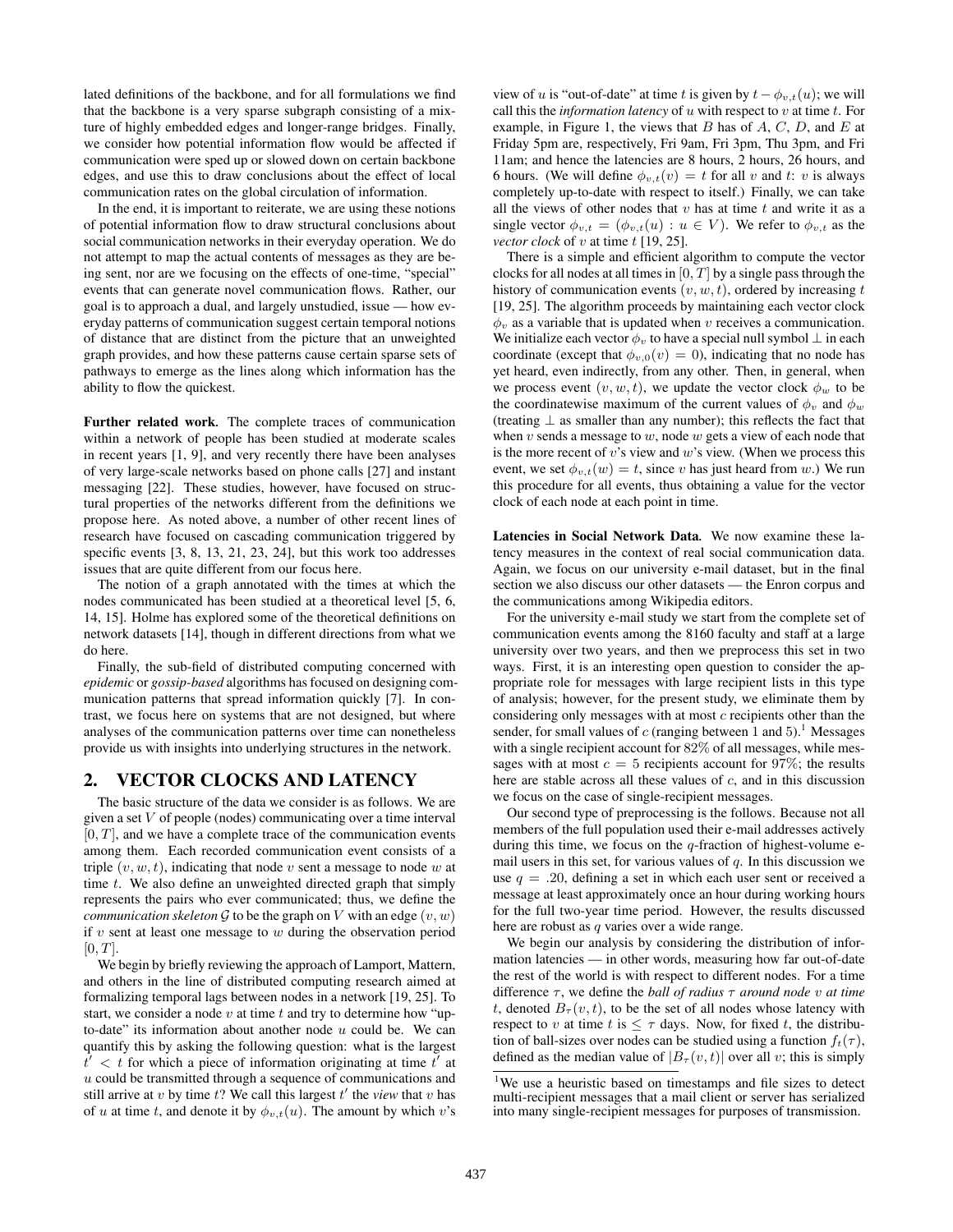

Figure 2: The distribution of latencies among the 20% of highest-volume e-mail users.

the number of people who are within  $\tau$  days out-of-date of a typical node. In Figure 2 the lower curve plots (on a log-linear scale) the average value of  $f_t$  over 21 fixed values of  $t$ , equally spaced around one week to account for weekly variation. We see that after an initial 12-hour ramp-up, the the number of people at  $\tau$  days latency from a typical node grows in an approximately piecewise exponential fashion. The effect is that for a typical person  $v$  in this community, there are only about 12 other people who are within a day and a half out-of-date with respect to  $v$ , while there are over 200 people within four days.

Extending this curve until the ball-size is half the community, we find that the median latency between node pairs is 7.5 days. Now, to put the quantity 7.5 days in context, we can compare it to other possible measures of "distance" in the network. If we look at unweighted distances (i.e. simple "hop-counts") in the communication skeleton  $G$ , we find that the median distance between nodes is 3, a very small number characteristic of the *small-world* properties of such networks [29, 31]. But the simple fact that people in this community are "three degrees of separation" apart cannot be directly translated into statements about the potential for information flow, since that requires the temporal data that forms the basis for our definition of information latency.

With temporal data in hand, we see that latency depends both on the variation in *who* people communicate with and also the on the variation in *how frequently* they communicate. We can thus put the observed quantities in perspective by holding the frequency of communication fixed, and studying how the latencies change as we vary the choice of communication partners. In particular, we compare the observed information latencies with the results of a randomized baseline, as follows. Suppose that we simulate the sequence of e-mail exchanges, except that for each communication event, we have the sender contact a uniformly *random* person rather than their true recipient in the data. In this way, the potential for information flow occurs at the speed of a random epidemic, rather than according to the actual trace of e-mail communication. The randomized latencies are generally shorter than the real latencies, and the upper curve in Figure 2 plots the median ball-sizes for this baseline.

These ball-sizes also grow in a roughly piecewise exponential fashion, and the median latency among node pairs under randomized communication is 4.6 days. Interestingly, the local exponential growth rates of the real latencies and the randomized baseline are roughly the same after about 36 hours; it is the faster exponential "head start" within this first 36 hours that allows the randomized baseline to spread so much more quickly. Essentially, under the



Figure 3: The median latency for different  $q$ -fractions of the community, both in isolation and embedded in the full community.

real communication pattern, the typical person resides in a kind of temporal "bubble" at the 36-hour radius, in which they can only be aware of information from about 12 other people. With randomized communication, on the other hand, information breaks out quickly to many people; the median ball-size at 36 hours is already 50 people. This initial difference plays a significant role in the different ball-sizes multiple days later.

Open worlds vs. closed worlds*.* Any dataset of communicating people V will be typically embedded in some much larger, unobserved set  $V'$ . If we could watch the communication in this larger set  $V'$ , the latencies even just among nodes in V would decrease, due to quick paths between members of  $V$  that snake in and out of  $V' - V$ . We wish to understand this effect, so that we know how to interpret latencies as we measure them in the "closed world" V rather than the "open world" where V is embedded in a larger  $V'$ . In sociology, this is known as the *boundary specification problem* [17, 20], and it is inherent in essentially any study of a social network embedded in some larger world.

We can address the effects of this issue in our context as follows. Since we are studying the q-fraction of most active users in our university e-mail set, we can ask how median latencies differ depending on whether we study this  $q$ -fraction in isolation, or embedded in the full set of faculty and staff (the  $q = 1.0$  fraction). We show this in Figure 3: the upper curve plots median latency as a function of q when the most active  $q$ -fraction is observed on its own, and the lower curve plots the median latency in the same set when it is observed embedded in the full community. For extremely small values of  $q$ , the effect is considerable, but once  $q$  exceeds 0.1, the effect becomes surprisingly negligible.

In addition to providing validation for the analysis of different  $q$ fractions in isolation, we believe this implicitly supports a broader type of approximation — specifically, when an active e-mail network implicitly defines a natural community on its members (as in the university community in this case), it suggests ways to reason about it as a free-standing object despite the fact that it is embedded in the unobservable global e-mail network.

Quantifying the strength of weak ties*.* In a paper that has been very influential in sociology, Granovetter proposed that *weak ties* — connections to people who form weaker acquaintance relationships, rather than close friendships — play an important role in conveying information to each of us from parts of the social network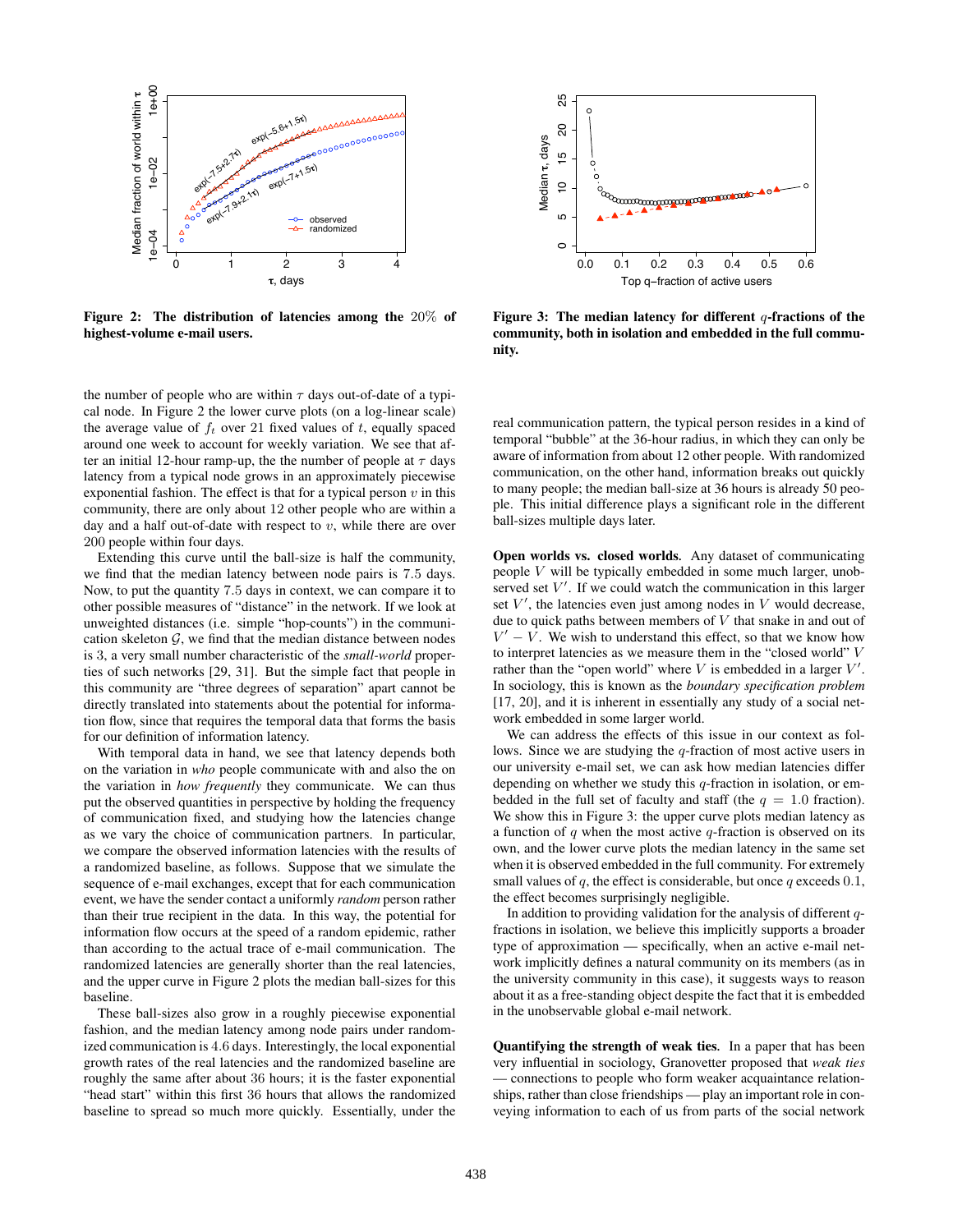

Figure 4: The distribution of clock-advances per message as a function of edge range.

that are inaccessible to our circles of close friends [11]. As a concrete example, Granovetter found that people very often reported receiving information leading to new jobs not from close friends, but from more distant acquaintances; the close friends were perhaps more motivated to help in tracking down job leads, but the more useful information came through the distant acquaintances.

Granovetter formalized this by introducing a parameter that we call the *range* of an edge  $e = (v, w)$ , defined to be the unweighted shortest-path distance in the social network between  $v$  and  $w$  if  $e$ were deleted; the range is thus the (unweighted) length of the shortest "alternate path" between the endpoints [11, 30]. Most edges in a typical social network will have range two, indicating that  $v$ and  $w$  have at least one friend in common. Granovetter's argument was that edges of range greater than two are generally weak ties — i.e., edges connecting us to acquaintances with whom we have less frequent communication — and that these long-range edges are the sources of important information to their endpoints. However, he noted [12] that despite interview-based methods to explore this principle, it has been an open question to provide quantitative evidence for it on social-network datasets.

We argue here that our vector-clock analysis can provide evidence for this phenomenon. If we recall the algorithm that computes the vector clocks, the basic step is to update the clock of a node  $w$  when it receives a message from some other node  $v$ . Let us define the *advance* in w's clock to be the sum of coordinatewise differences between  $\phi_w$  before the update from v and  $\phi_w$  after the update from  $v$ . Intuitively, the advance is then the potential for new information about the rest of the world that  $w$  has gained as a result of this single communication with  $v - a$  way of formalizing the type of information-flow that Granovetter's work addresses. To get at his observation, we can thus ask: if  $(v, w)$  is an edge in the communication skeleton  $G$  of range greater than two, does each communication from  $v$  result in an unusually large advance to  $w$ 's clock?

While this is a subtle effect to capture, we see evidence for precisely this in Figure 4. As a function of edge range  $r$ , we plot the median clock-advance per message over all edges in  $G$  at the given range r (the open circles in the plot), as well as the  $25<sup>th</sup>$  and  $75<sup>th</sup>$ percentiles (the vertical line segments). Due to the active communication within this group over two years, there are no edges of finite range larger than four; the infinite-range edges are bridges whose removal would disconnect the network. (Since one side of each of these bridges is typically an extremely small set of nodes, it is not necessarily surprising to see a typical clock advance that is smaller than the case of range 4.) In summary, we see that the



Figure 5: A drawing of a small part of a backbone  $\mathcal{H}_t$  computed from the university e-mail data, showing only the portions induced on a particular node  $v$  and all nodes within 48 hours latency of v. Concentric circles denote ball radii increasing by 12 hours each, and the distance of each node from the common center is its latency from v.

clock-advance per message increases with edge range, particularly for edges of range 4, thus suggesting that long-range bridges can indeed be effective in transferring information from otherwise distant parts of the network.

## 3. BACKBONE STRUCTURES

Having considered methods for analyzing the notion of out-ofdate information, we now use this to study the second issue mentioned at the outset — the structure of fast indirect paths — by introducing a concept that we call the *backbone*.

Defining the backbone*.* To develop this idea, we start by recalling the observation from the example in Figure 1, where the direct A- $B$  edge was a slower conduit for potential information from  $A$  to B than the indirect path A-C-B. Let us say that an edge  $(v, w)$ in the communication skeleton  $G$  is *essential* at time  $t$  if the value  $\phi_{w,t}(v)$  is the result of a vector-clock update directly from v, via some communication event  $(v, w, t')$  where  $t' \leq t$ . In other words, the edge is essential if w's most up-to-date view of  $v$  is the result of direct communication from  $v$ , rather than a sequence of updates along an indirect path from  $v$  to  $w$ . Thus for example, in Figure 1, consider all edges linking to  $B$  in the communication skeleton: the edges  $(C, B)$  and  $(E, B)$  are essential at Friday 5pm, but the edges  $(A, B)$  and  $(D, B)$  are not.

We define the *backbone*  $\mathcal{H}_t$  at time t to be the graph on V whose edge set is the collection of edges from  $G$  that are essential at time t. (Although  $\mathcal{H}_t$  is a directed graph, we will also sometimes study properties of it as an undirected graph, simply by suppressing the directions of the edges.) Thus the backbone reflects those communications responsible for all nodes' up-to-date views at a given time  $t$  — i.e., those that are not "bypassed" by some indirect path.

As a visual illustration, Figure 5 depicts a small part of a backbone  $\mathcal{H}_t$  computed from the university e-mail data, drawing only the portions induced on a particular node  $v$  and all nodes within 48 hours latency of v.

An aggregate backbone*.* The backbone is defined at each point in time via vector-clocks; but it is also useful to have a single graph that summarizes in an analogous but simpler way the "ag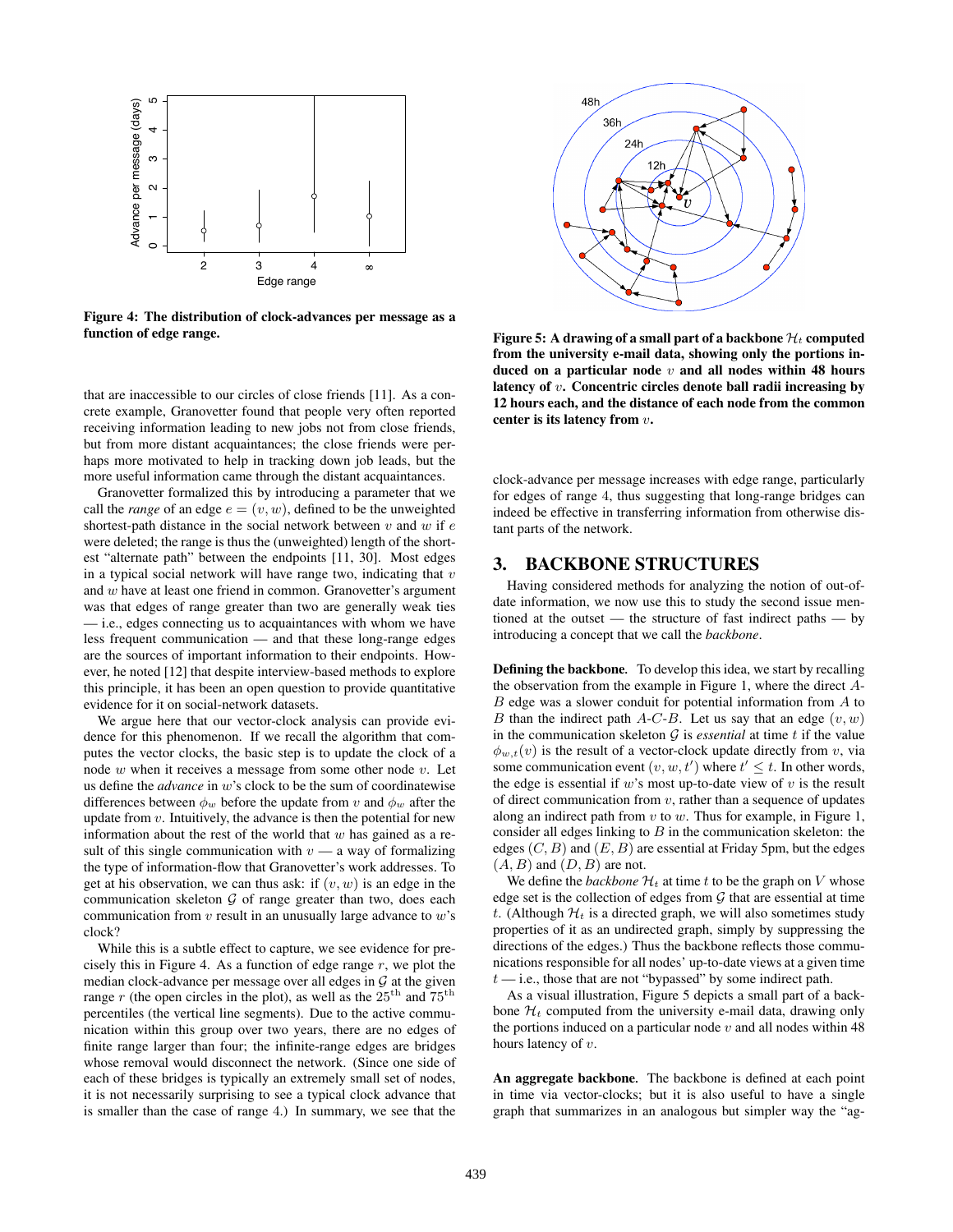gregate" communication over the full two-year period, and to be able to compare this simplified structure to the backbones defined thus far. We can define such an aggregate structure by approximating communication between pairs of nodes as perfectly periodic. For each edge  $(v, w)$  in the communication skeleton  $\mathcal G$  such that v has sent  $\rho_{v,w} > 0$  messages to w over the full time interval  $[0, T]$ , we define the *delay*  $\delta_{v,w}$  of the edge  $(v, w)$  to be  $T/\rho_{v,w}$ . This can be viewed as the gap in time between messages from  $v$  to  $w$ , if communication from v to w were evenly-spaced.

Now consider the weighted graph  $\mathcal{G}^{\delta}$  obtained from the communication skeleton G by assigning a weight of  $\delta_{v,w}$  to each edge  $(v, w)$ . The path of minimum total delay between two nodes x and  $y$  — i.e., the path with minimum sum of delays on its edges — represents the fastest that information could flow from  $x$  to  $y$ in this "aggregate" setting where communication is evenly spaced. We can now ask which edges are essential in an aggregate sense: if, over the full time period studied, they are not bypassed by faster indirect paths. Thus, we say that an edge  $e = (v, w)$  in  $\mathcal{G}^{\delta}$  is *essential* if it forms the minimum-delay path between its two endpoints, and we define the *aggregate backbone* H<sup>∗</sup> to be the subgraph of  $\mathcal{G}^{\delta}$  consisting only of essential edges. (For the sake of easier terminology, we will sometimes refer to the backbones  $\mathcal{H}_t$  at fixed times t as *instantaneous backbones*, by contrast with the aggregate backbone which is based on an aggregate construction that takes all times into account.)

The construction of the aggregate backbone  $\mathcal{H}^*$  can be done more efficiently than by simply considering each edge of  $\mathcal{G}^{\delta}$  separately. Rather, we can compute a weighted shortest-paths tree rooted at each node of  $\mathcal{G}^{\delta}$ , using the delays as weights; the union of the edges in all these trees will be  $\mathcal{H}^*$ , by the following proposition.

PROPOSITION 3.1. An edge  $e = (v, w)$  belongs to  $\mathcal{H}^*$  if and *only if it lies on the minimum-delay path between some pair of nodes* x *and* y*.*

PROOF. The "only if" direction is immediate, so we focus on proving that if e lies on the minimum-delay path between some pair of nodes  $x$  and  $y$ , then it is essential. We do this by contradiction: suppose e lies on the minimum-delay path  $P_{x,y}$  between some nodes  $x$  and  $y$ , but it is not the minimum-delay path between its endpoints v and w. This means that there is a path  $P_{v,w}$  of strictly smaller delay than the edge  $(v, w)$ . Now let  $P_{x,v}$  be the subpath of  $P_{x,y}$  from x to v, and let  $P_{w,y}$  be the subpath of  $P_{x,y}$ from w to y. Concatenating  $P_{x,v}$ ,  $P_{v,w}$ , and  $P_{w,y}$  would give an x-y path of strictly smaller delay than that of  $P_{x,y}$ , which is the contradiction we seek.

Density and node degrees of the backbones*.* While the communication skeleton is a fairly dense graph, we find that the backbones and the aggregate backbone are surprisingly sparse — in other words, from the point of view of potential information flow, a significant majority of all edges in the social network are bypassed by faster indirected paths.

In particular, Figure 6 shows the average degree in the instantaneous backbones  $\mathcal{H}_t$  as a function of time. Note that there are clear boundary effects as the vector clocks get "up to speed," but after this initial phase the average degree stabilizes to approximately 13 even as the backbone itself changes over time. The aggregate backbone  $\mathcal{H}^*$  is sparser still: its average degree is approximately five (the horizontal line in Figure 6). For comparison, the average node degree in the communication skeleton is approximately 50. In summary, even in this community of active users of e-mail, the typical person has only five contacts that are not bypassed by shorter paths in steady-state over a long time period.



Figure 6: The average degree over time in the backbone, with the horizontal line depicting the average degree of  $\approx 5$  in the aggregate backbone  $\mathcal{H}^*$ .



Figure 7: In-degree (circles) and out-degree (crosses) in the aggregate backbone as a function of degree in the full communication skeleton  $G$ . The sublinear growth indicates that the backbone eliminates edges from high-degree nodes at a greater rate.

The fact that the instantaneous backbones  $\mathcal{H}_t$  are roughly 2.5 times as dense as the aggregate backbone indicates the local burstiness of communication in the network: at any particular point in time, people have essential communication with certain contacts that are not sustained in steady-state over the full two-year interval. It thus becomes natural to ask how much overlap there is between the instantaneous backbones  $\mathcal{H}_t$  and the sparser aggregate backbone. We find in fact that the overlap is substantial: each backbone  $\mathcal{H}_t$ , on average, contains roughly 3/4 of the edges from  $\mathcal{H}^*$ . Of course, which *particular* edges of  $\mathcal{H}^*$  appear in any one  $\mathcal{H}_t$  varies considerably with  $t$ . Thus, it is reasonable to think of the instantaneous backbones  $\mathcal{H}_t$  as roughly consisting of a large but varying piece of the aggregate backbone, supplemented with transient edges whose membership in the backbone changes more rapidly over time.

Considering the backbone also sheds further light on the role of high-degree nodes in the social network. It has been argued that high-degree nodes play a crucial function in the structure of short paths in unweighted graphs [4]. It has also been argued, however, that the importance of these "hubs" diminishes considerably once temporal effects are taken into account [10]. We find support for both arguments: high-degree nodes in the full communication skeleton  $G$  indeed have many incident edges in the aggregate back-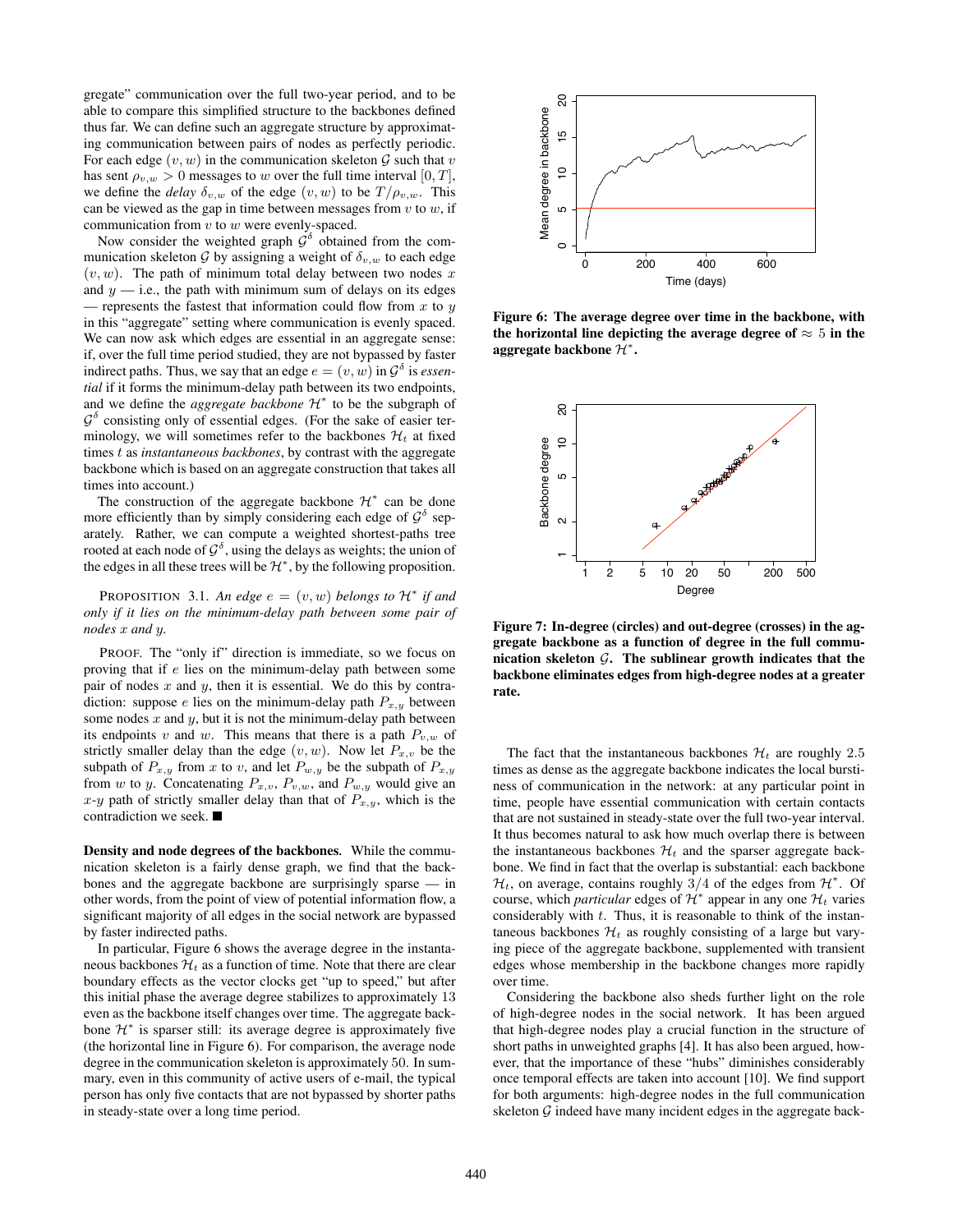

Figure 8: Proportion of edges in the backbone for each edge range. The lower curve is for the aggregate backbone and the upper curve is for the instantaneous backbones. The horizontal lines represent the overall fraction of edges in the respective backbones.



Figure 9: Proportion of range-2 edges in the backbone as a function of embeddedness. Symbols are as in Figure 8.

bone; however the fraction of a node's edges that are declared essential strictly *decreases* with degree. As Figure 7 illustrates, nodes of degree k in G have an average degree of approximately  $k^{0.6}$  in the aggregate backbone  $\mathcal{H}^*$ ; thus, the fraction of a node's edges that are essential is decreasing in its degree as  $k^{-0.4}$ . A corresponding effect holds for the instantaneous backbones  $\mathcal{H}_t$ , where nodes of degree k in G have average degree approximately  $k^{0.65}$ , an exponent that remains stable over time after an initial start-up period. Thus the backbones have a kind of "leveling" effect on the degrees, in which the spread between low and high degrees is contracted faster than just proportionally when we move from  $G$  to its backbones.

Structure of the backbone*.* Intuitively, the backbone is trying to balance two competing objectives: representing edges that span different parts of the network, which transmit information at long ranges; and representing very rapidly communicating edges, which will typically be embedded in denser clusters and transmit information at short ranges over quick time scales. In fact, we will see in Figures 8 and 9 that the mixture of edges in the backbone achieves precisely a version of this trade-off. For this discussion, we view the backbones as undirected graphs simply by suppressing the directions of the edges.

In Figure 8, we show the proportion of edges from  $G$  that belong

to the backbones, as a function of their range. (Recall that the *range* of an edge  $e$  is defined as the distance between the endpoints of  $e$ , when  $e$  itself is deleted.) The lower curve depicts the aggregate backbone, while the upper curve depicts the average over instantaneous backbones. In each case, we see that there is an underrepresentation of edges of the intermediate range 3, with a greater density at the two extremes of range 2 and range 4. The large proportion of range-4 edges in the backbone is another reflection of the strength-of-weak-ties principle discussed earlier — long-range edges serve as important conduits for information. To understand the picture at the other extreme, with edges of range 2, it is useful to further refine this set of edges using the notion of embeddedness.

We define the *embeddedness* of an edge to be, roughly, the fraction of its endpoints' neighbors that are common to both. Formally, for an edge  $e = (v, w)$ , let  $N_v$  and  $N_w$  denote the sets of neighbors of the endpoints  $v$  and  $w$  respectively. We define the embeddedness of e to be  $|N_v \cap N_w|/|N_v \cup N_w|$ . Thus, highly embedded edges intuitively occupy dense clusters, in that their endpoints have many neighbors in common. We see in Figure 9 that highly-embedded edges are also overrepresented in both the aggregate and instantaneous backbones. This may be initially surprising, since edges of large embeddedness have many possible two-step paths that could short-cut around them; their presence in the backbone is thus a reflection of the generally elevated rate of communication that takes places on such edges.

Taken together, then, these results on range and embeddedness indicate a striking sense in which the backbone balances between two qualitatively different kinds of information flow: flows that arrive at long range over weaker ties, and flows that travel quickly through densely clustered regions in the network.

#### 4. VARYING SPEED OF COMMUNICATION

We note that although the social communication patterns we are studying arise organically (rather than being centrally designed), one can nevertheless study how the resulting latencies depend on local variations in communication styles. One could ask this question in the context of communication within a large organization, for example: how do individuals' decisions about communication strategies affect the overall rate of potential information flow in the organization? Of course, analysis of such questions can also potentially provide insight into the design of information-spreading mechanisms in engineered networks as well [7].

In particular, we study what happens to information latencies when each node keeps its set of contacts the same, but varies the relative rates of its communication with these contacts. Suppose we assume the communication skeleton  $G$  represents the complete set of potential communication partners for each person, and we allow people to change the individual rates at which they send messages to these partners, while keeping their total daily volume fixed. Are there simple ways to change individual rates that will reduce the shortest-path delays among pairs in the aggregate backbone?

As a baseline for comparison, we can consider the optimal reduction in delay, given a central planner with complete knowledge of the network. Here is a concrete way to formalize this optimization question in general. We are given a directed graph G, with a *total rate*  $\rho_v$  for each node v. We are also given a set S of pairs of nodes in G whose shortest-path delays we want to reduce. Each node v can choose a rate  $\rho_{v,w}$  at which to communicate to each of its neighbors w, subject to the constraint that  $\sum_{w} \rho_{v,w} = \rho_v$ . These rates define delays  $\delta_{v,w} = T/\rho_{v,w}$  as in our construction of the aggregate backbone. (Rates  $\rho_{v,w}$  can be set to zero, in which case the resulting edge  $(v, w)$  is taken to have infinite delay.) Now, the question is: for a given bound  $\delta$ , can we choose rates for each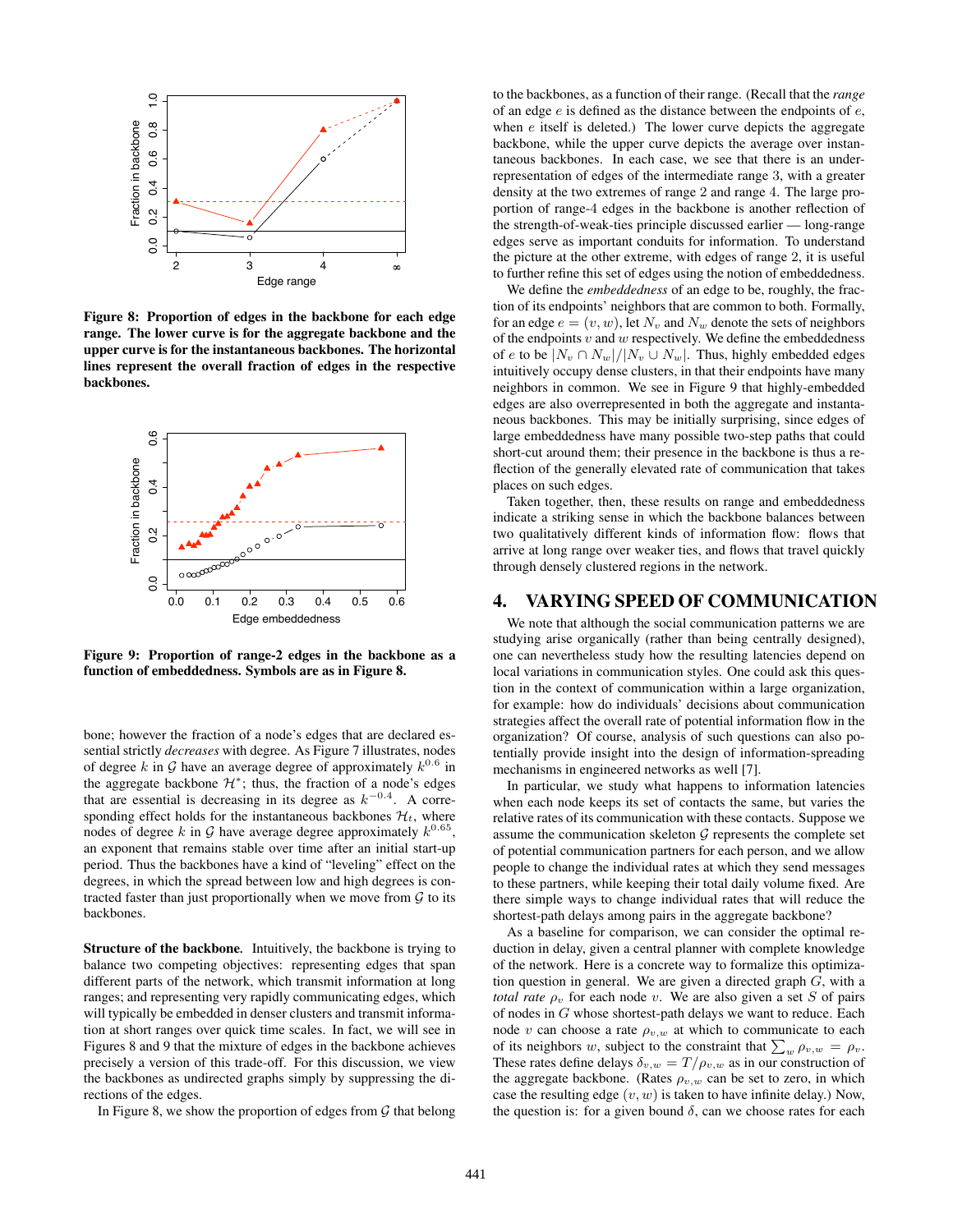

Figure 10: Median shortest-path delay in the aggregate backbone (solid line) as a function of the load-reweighting parameter  $\gamma$ . Dashed lines represent the  $25^{\text{th}}$  and  $75^{\text{th}}$  percentiles of the shortest-path delay.

node so that the median shortest-path delay between pairs in  $S$  in the aggregate backbone is at most  $\delta$ ?

As formulated, this optimization problem is intractable.

THEOREM 4.1. *The delay minimization problem defined above is NP-complete.*

*Proof Sketch.* We reduce from the 3-SAT problem. Given a set of variables  $x_1, ..., x_n$  and clauses to satisfy, we construct a graph  $G$ , pairs S, and node rates  $\rho_v$  as follows. For each variable  $x_i$ , we construct three nodes  $u_i, v_i, w_i$  with edges  $(u_i, v_i)$  and  $(u_i, w_i)$ . For each clause  $C_j$ , we construct nodes  $s_j$  and  $t_j$ ; then, for each variable  $x_i$  in clause  $C_j$ , we add edges  $(s_j, u_i)$  and  $(v_j, t_j)$  if  $x_i$ occurs positively in  $C_j$ , and we add edges  $(s_j, u_i)$  and  $(w_j, t_j)$ if  $x_i$  occurs negatively in  $C_j$ . Each node is given a rate of 1. Finally, we evaluate the median shortest-path delay for the pairs  $S = \{(s_j, t_j)\}.$ 

Now, if there is a satisfying truth assignment, then we can put a rate of 1 on edge  $(u_i, v_i)$  if  $x_i$  is set to *True*, and a rate of 1 on edge  $(u_i, w_i)$  if  $x_i$  is set to *False*. We can also put a rate of 1 on edges  $(s_j, u_i)$  where  $x_i$  is a variable that satisfies  $C_j$ . This makes all shortest-path delays between pairs in  $S$  equal to 3; conversely, if the median shortest-path delay between pairs in  $S$  can be made equal to 3, then each pair in  $S$  must have delay 3, in which case a satisfying assignment can be determined from the paths that are used.

Load-leveling vs. load-concentrating*.* While this intractability shows the difficulty in optimally accelerating communication, a more realistic goal is to consider simple *local rules* by which individuals in a network might vary their rates of communication so as to influence the potential for information flow. A basic qualitative version of this question is the following: for accelerating potential information flow, is it better to talk even more actively to one's most frequent contacts, or to balance things out by increasing communication with the less frequent contacts? We could refer to the former strategy as *load-concentrating*, since it pushes more traffic onto the already-high-volume edges, and we could refer to the latter strategy as *load-leveling*, since it tries to level out the traffic across edges.

We can study this in the university e-mail data by choosing a rescaling exponent  $\gamma$  and modifying the rates of communication on the edges emanating from each node v, changing  $\rho_{v,w}$  to  $\rho_{v,w}^{\gamma}$  and then normalizing all rates from  $v$  to keep its total outgoing message volume the same. Varying  $\gamma$  thus smoothly parametrizes a family of different strategies, with values  $\gamma > 1$  corresponding to loadconcentrating strategies — since already-large rates are amplified - while values  $\gamma < 1$  correspond to load-leveling strategies.

In Figure 10, we show the effect of these strategies on the median shortest-path delay in the aggregate backbone. We note, first of all, the interesting fact that  $\gamma = 1$  is close to the best possible for shortest-path delays; in other words, the existing rates of communication are close to optimal, in terms of potential information flow, over this class of strategies. However, there is still room for improvement in the shortest-path delay: the optimal median, over all  $\gamma$ , occurs at  $\gamma^* \approx 1.2$ . The fact that  $\gamma^* > 1$  indicates an interesting and perhaps unexpected result: that increasing the rate of communication to the most frequent contacts actually has the effect of reducing shortest-path delays — a result at odds with the intuition that making stronger use of infrequent contacts and weak ties is the way to reduce latency.

Node-dependent delays*.* There is an extension of the model that sheds further light on this finding. Suppose we extend the notion of delay to have not just delays  $\delta_{v,w}$  on each edge, but also a fixed delay of  $\varepsilon$  at each node, so that the total delay on a path becomes the sum of the edge *and* node delays. In other words, as information flows it incurs additional delays from each node that handles it.

Naturally, as  $\varepsilon$  increases, there is a larger penalty for paths that take more hops, and minimum-delay paths increasingly come to resemble those of minimum hop-count. This leads to a denser backbone, as fewer edges are rendered inessential. The value of  $\gamma$  at which network latency is optimized decreases with  $\varepsilon$ , crossing  $\gamma^* = 1$  at  $\varepsilon \approx 4$  days. Thus, as the speed of diffusion pathways is determined increasingly by node-specific (rather than edgespecific) delays, the backbone becomes denser, and the importance of quick indirect paths diminishes. Moreover, as node delays increase, the optimal re-scaling of communication for reducing network latency transitions from load-concentrating to load-leveling.

## 5. CONCLUSIONS

The basic definitions of social network analysis have been primarily built on graph-theoretic foundations rooted in unweighted graphs. Here we have explored how this perspective changes when one makes integral use of information about how nodes communicate over time. Rather than explicitly tracking the content of this communication, we develop structural measures based on the *potential* for information to flow; in this way, we can get at elusive notions around the network's everyday rhythms of communication.

With this view, some of the direct connections in the network become much longer, due to low rates of communication, while other multi-step paths become much shorter, due to the rapidity with which information can flow along them. We find that adapting the notion of *vector-clocks* from the analysis of distributed systems provides a principled way to measure how "out-of-date" one person is with respect to another, and we find that the sparse subgraph of edges most essential to keeping people up-to-date — the *backbone* of the network — provides important structural insights that relate to embeddedness, the role of hubs, and the strength of weak ties. Finally, this style of analysis allows us to study the effects on information flow as nodes vary the rate at which they communicate with others in the network, ranging from strategies in which communication is concentrated on heavily-used edges to those in which it is leveled out across many edges.

This style of analysis is applicable to any setting in which a group of individuals is engaged in active communication with the goal of exchanging information, and when there is data available on the temporal sequence of communication events. As discussed earlier,